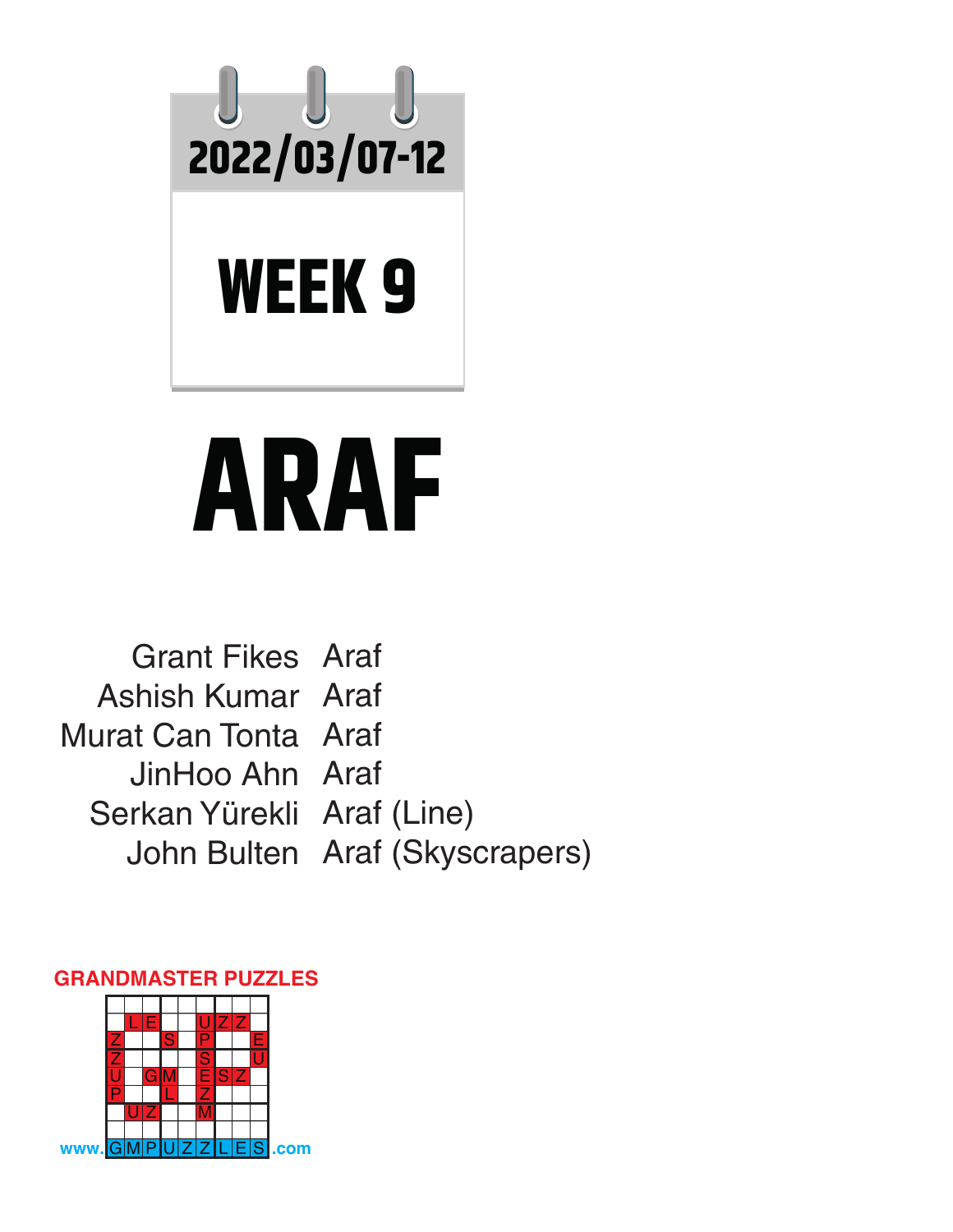

*Powers of Two*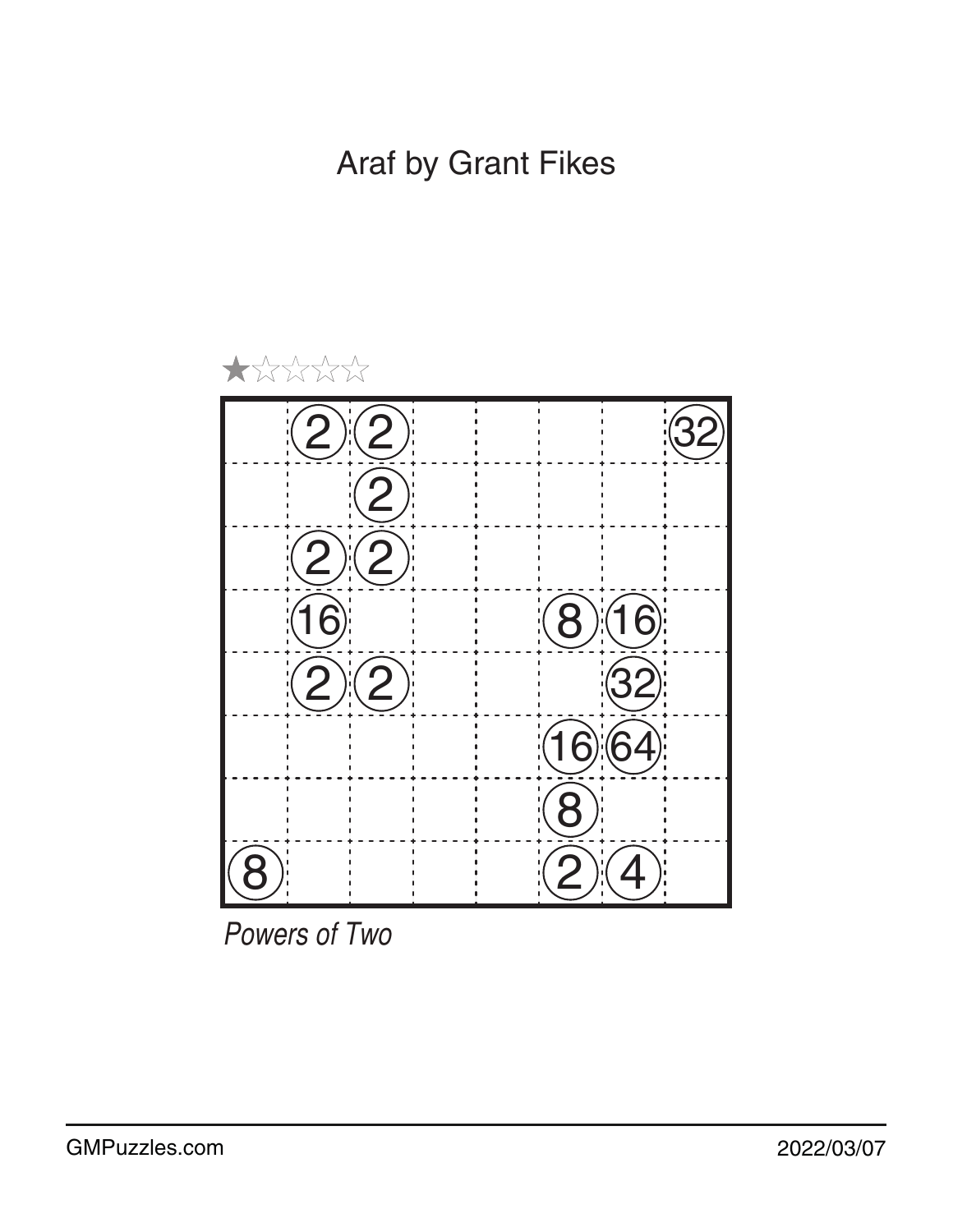Araf by Ashish Kumar

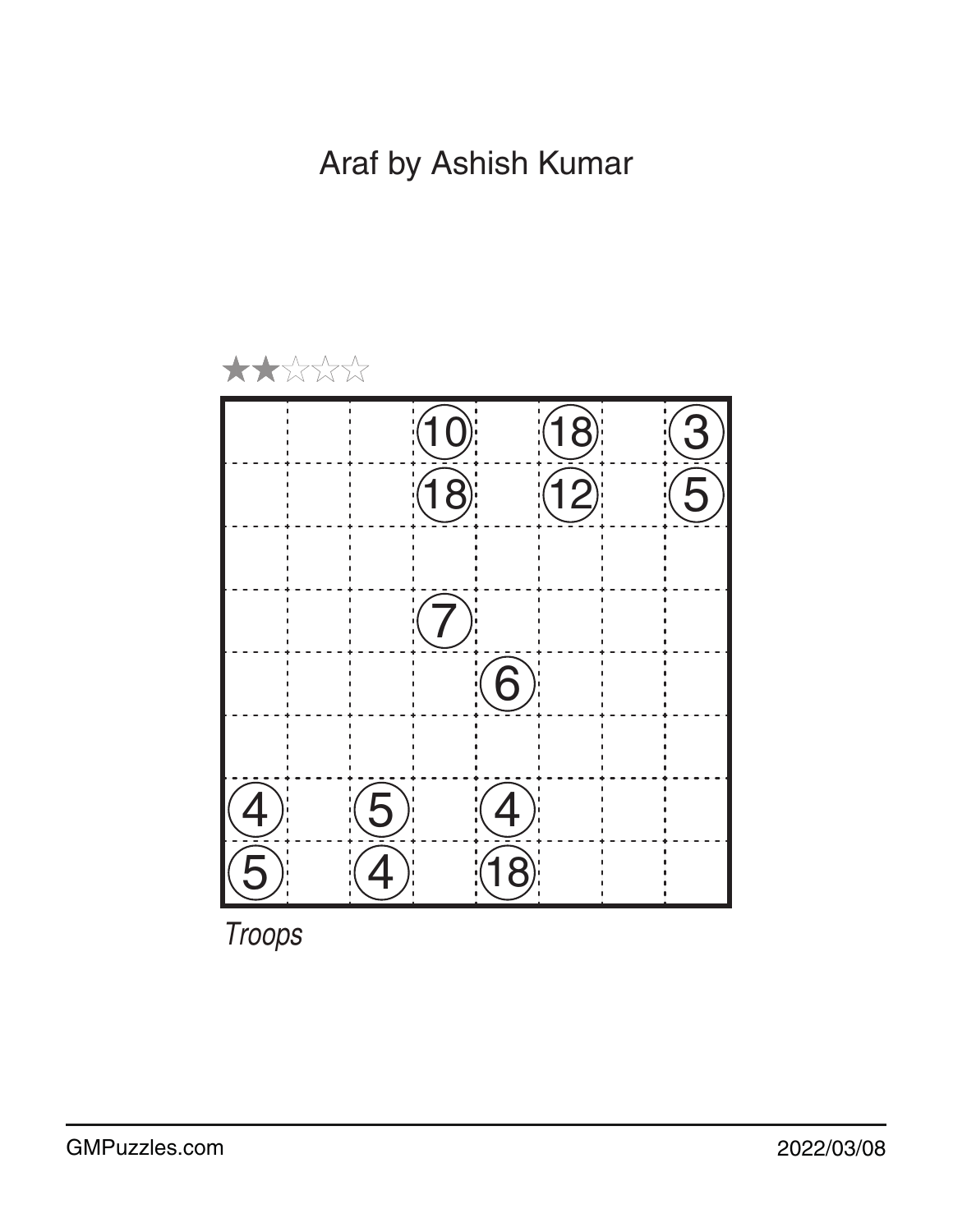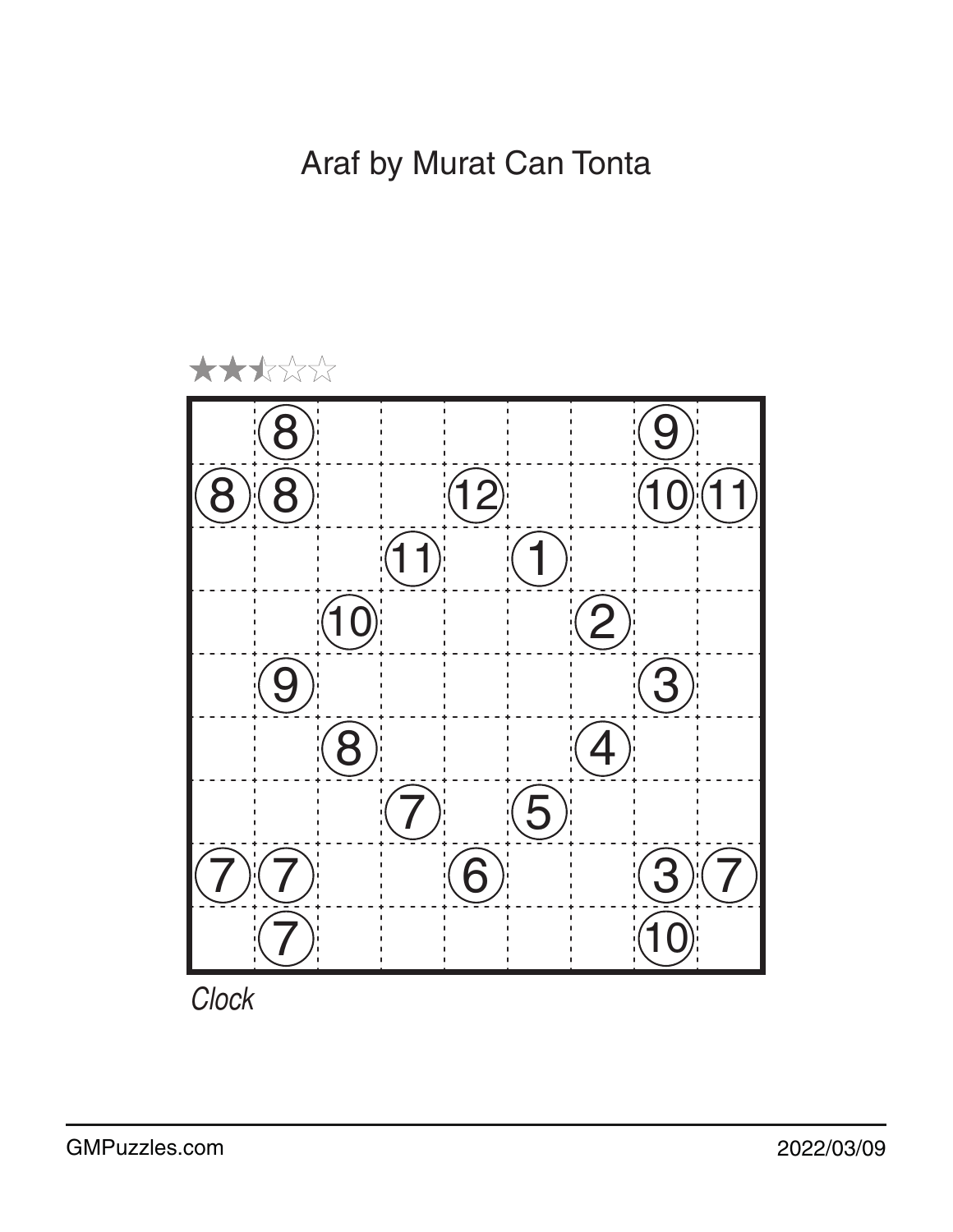

*Border Clues*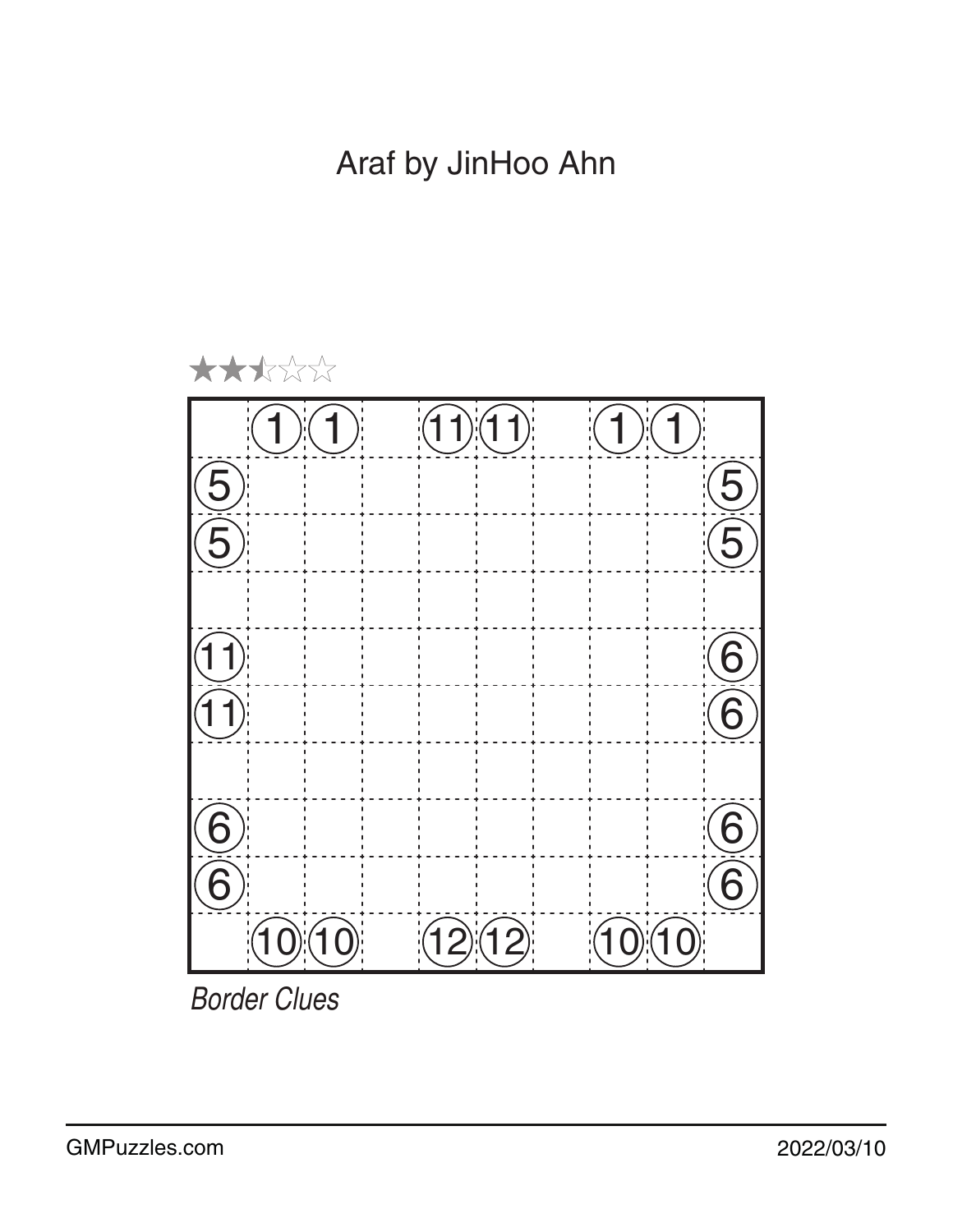## Araf (Line) by Serkan Yürekli

Rules: Standard Araf rules. Also, there may not be four consecutive cells that are part of a region in any row or column.